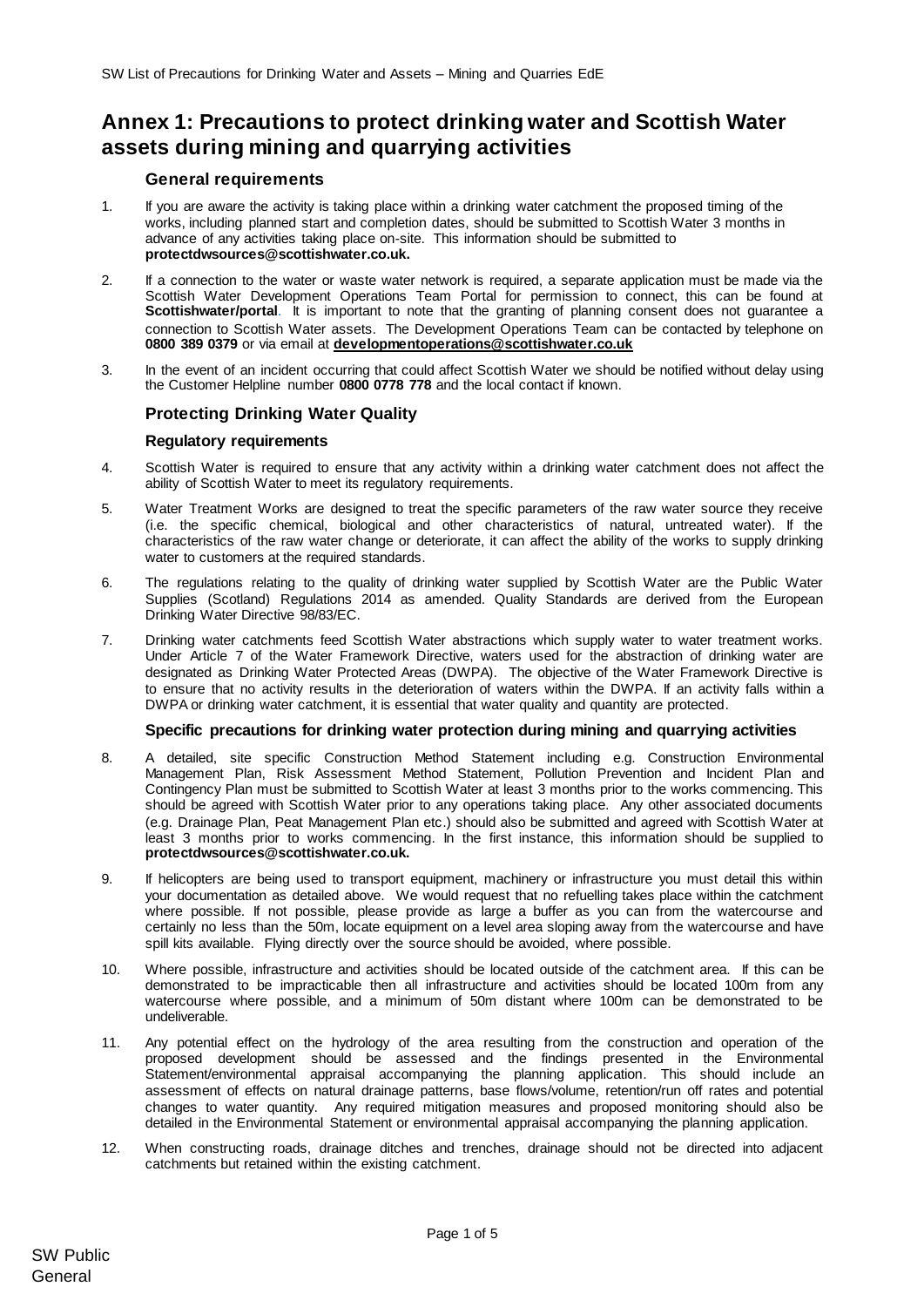- 13. Restoration or reseeding of access routes should be considered as routes can become degraded as work progresses.
- 14. Bog Mats or Ground Guards are recommended for use as ground protection solutions for creating long term temporary access roads and trackways onto sites, limiting the impact on the environment as they limit surface degradation
- 15. Any potential pollution risk which could affect water quality should be considered and mitigation measures implemented to prevent deterioration in water quality and pollution incidents. This includes sediment run-off, soil or peat erosion, management of chemicals, fuels and oils, etc. (see also poin[t 19](#page-1-0) below). This should be considered for operations at all stages of development including pre- and post-construction.
- 16. Mitigation measures to prevent pollution to watercourses should be outlined in the Environmental Statement or environmental appraisal accompanying the planning application, and adopted in the Construction Method Statement/Construction Environmental Management Plan prior to work starting onsite. Any mitigation measures implemented should be checked regularly, maintained and improved to prevent deterioration in water quality and pollution incidents.
- 17. Sustainable drainage (SUDs) options should be considered, such as settlement ponds and designated filtration areas.
- 18. Watercourses that feed into any watercourses or reservoirs that Scottish Water abstracts from should be considered when developing new road or access infrastructure. Any crossing of these watercourses should be kept to a minimum. Pollution prevention measures should be put in place at each crossing point and silt traps, or equivalent, should be installed at regular intervals to minimise the risk from pollution.
- 19. Once constructed, site roads and access routes should be regularly maintained to ensure minimal erosion, and hence run-off and pollution, from the road surface. Avoid using material resulting in metallic, sulphide-rich or strongly acidic polluted water run-off, ideally using inert materials with low erodibility
- <span id="page-1-0"></span>20. No refuelling or storage of fuel or hazardous materials should take place within the drinking water catchment area. If this can be demonstrated to be impracticable, then the appropriate Pollution Prevention Guidelines (PPGs) or updated Guidance for Pollution Prevention (GPPs) should be followed. This includes, GPP 2: Above ground oil storage tanks, GPP 5 Works and maintenance in or near water, PPG 6: Working and Construction and Demolition Sites, GPP 8: Safe storage and disposal of used oils, GPP 21: Pollution incident response planning and PPG 22: Incident response – dealing with spills. Rather than 10m buffers from watercourses, we would recommend 50m buffers are applied to watercourses and 50m applied to spring, well or borehole. Oil storage should be in accordance with The Water Environment (Oil Storage) Regulations (Scotland) 2006. There should be dedicated oil storage areas created. Spill kits should be located within all vehicles, plant and high risk areas, as well as the consideration and use of nappies and booms.
- 21. Waste storage, concrete preparation and all washout areas should not be within the drinking water catchment area. If this can be demonstrated to be impracticable then this should be in dedicated areas 50m from a watercourse and designed to be contained and to prevent escape of materials/run-off to the environment. Any waste must be removed safely from site for the required treatment and disposal.
- 22. Welfare/waste water facilities should preferably be located outside the drinking water catchment. If not practicable, then portable toilets should be used and waste disposed of off-site. Alternatively secondary treatment and soakaways should be used and, if required, a sampling chamber installed and sampling programme agreed. The proposed method of managing welfare and waste water facilities should be detailed in the Environmental Statement or environmental appraisal accompanying the planning application. If sampling is required, Scottish Water should be contacted via **PlanningConsultations@scottishwater.co.uk** in the first instance.
- 23. Any proposed abstractions for activities such as welfare facilities, cement batching plants etc., should be detailed in the Environmental Statement/environmental appraisal to accompany the planning application.
- 24. Induction training should be given to all personnel on-site and should include Scottish Water site sensitivities in relation to drinking water catchments and assets (see below), as well as spill response as outlined in PPG 22: Dealing with spills.
- 25. Construction and Environmental Management Plans, Pollution Prevention and Incident Plans, Risk Assessment Method Statements and Contingency Plans and other associated documents should include the Scottish Water Customer Helpline Number **0800 0778 778** and the local contact details.

#### **Protecting drinking water in peatland areas**

26. When peat is present within the proposed area of activity the Environmental Statement or environmental appraisal accompanying the planning application should include an assessment on the potential release of colour, dissolved organic carbon and total organic carbon as a result of changes to hydrology and/or physical disturbance. This should cover the construction and post-construction phases.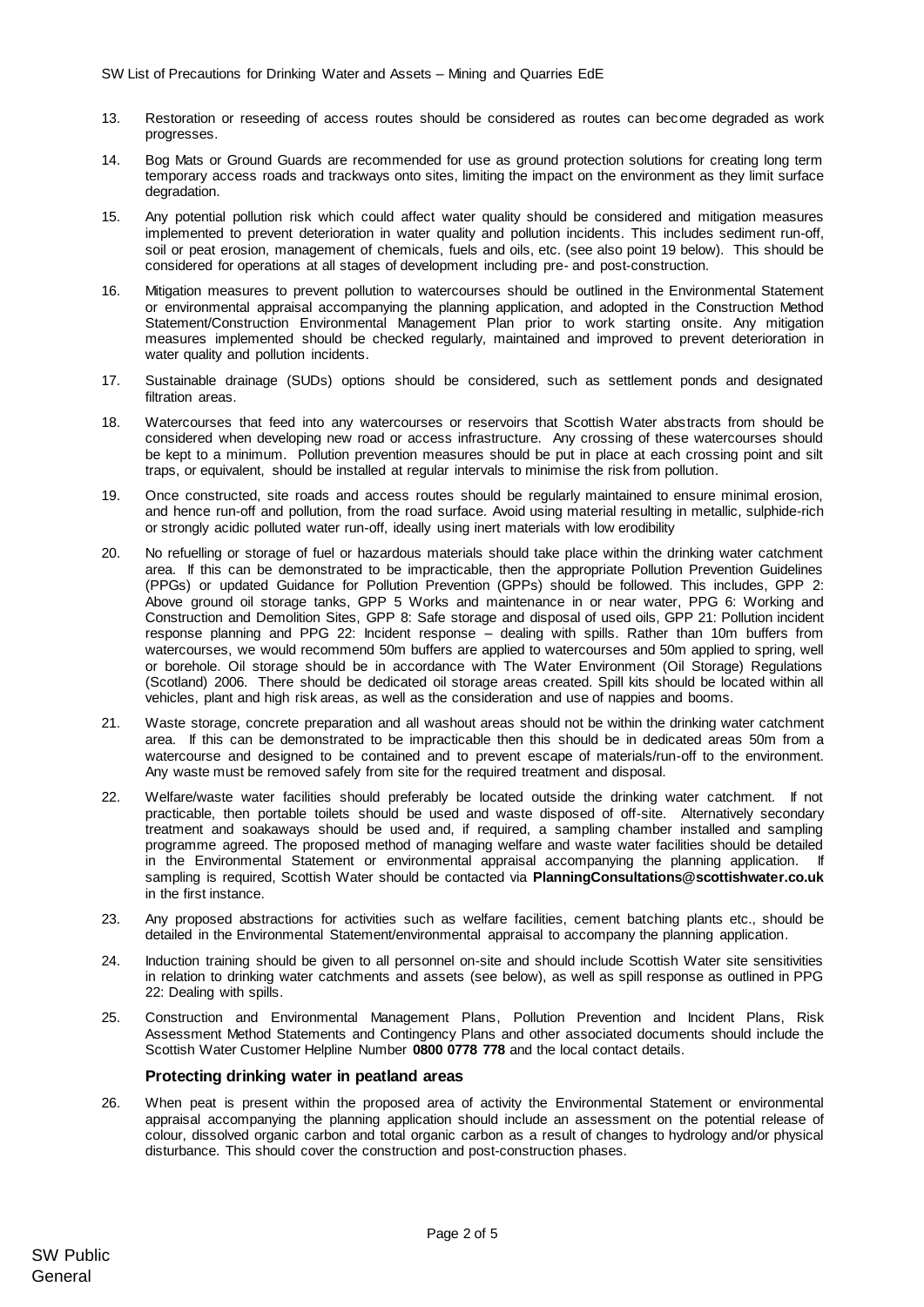- 27. Excavations and ground disturbance in areas of deep peat should be avoided. Deep peat is considered to be peat greater than 0.5m deep.
- 28. The natural hydrology within peat should be maintained and/or restored. This should be taken into account when designing the access tracks, pipelines, power house, etc. Any necessary measures to maintain natural drainage of peat and sub-surface hydrology, such as tailored drain spacing on access tracks, should be implemented as part of the design of the development.
- 29. Scottish Water requests that, where possible, access tracks in the drinking water catchment are constructed as floating tracks with adequate provision for maintaining existing drainage patterns.
- 30. Exposed soils and peat can release sediment, colour and dissolved organic carbon. The use of geotextiles, turf replacement and/or reseeding, should be undertaken as soon as possible.
- 31. Restoration of any degraded peat should be considered for areas within the drinking water catchment.
- 32. Turves should be carefully removed and stored vegetative side up so they can be placed back over any excavated soils to ensure the soils surface stabilises and recovers as quickly as possible.

## **Protecting drinking water due to forestry activity**

- 33. An assessment of any forestry activity, including felling, planting or other activity, likely to affect the drinking water catchment should be included in the Environmental Statement or environmental appraisal accompanying the planning application. Any specific mitigation measures should be identified and incorporated into the Construction Environmental Management Plan for the site prior to works commencing.
- 34. The Environmental Statement or environmental appraisal accompanying the planning application should include details on the harvesting/clearance process for any felling/woodland removal. The least disturbing method/s should be selected where possible.
- 35. Any historic drains or ditches within the site boundary that discharge directly to a watercourse in the drinking water catchment should be blocked and slowly discharged to a buffer area in line with current Forestry and Water Know the Rules booklet. Where possible, this should be undertaken in advance of any work being carried out on-site, to provide protection for watercourses during site activities.

#### **Monitoring requirements to protect drinking water quality**

- 36. Depending on the vulnerability of the public water supply, Scottish Water may request that a water sampling programme shall be established and agreed with Scottish Water. This should assess the baseline water quality for a minimum of one year prior to any activities commencing on-site where possible, including ground investigations and any felling activities to allow an accurate understanding of baseline conditions at the site. Water sampling should continue during construction and then post-construction for a minimum of one year. Following completion of one year of sampling post-construction, this should be reviewed to determine whether this should continue for a further agreed period. The parameters, frequency and sampling locations will also need to be agreed with Scottish Water. This monitoring will establish if any decline in water quality can be attributed to the development. It may also be necessary to establish trigger levels to determine when any potential issues should be reported to Scottish Water.
- 37. During activities, a programme of daily visual inspection of the watercourses, flow conditions (i.e. high, medium, low, or no flow), prevailing weather and any other pertinent observations, will be required to be implemented. The results should be recorded and the information submitted to Scottish Water (i.e. in a monthly progress report). This should be undertaken when water quality samples are taken if sampling has been agreed as necessary. Proposals for monitoring should be submitted to **protectdwsources@scottishwater.co.uk.**
- 38. The appointed Contractor/Site Foreman or Ecological or Environmental Clerk of Works should have relevant knowledge and experience to provide advice and monitor compliance with measures for the protection of water quality in relation to abstractions for water supply.
- 39. Depending on the vulnerability of the public water supply, Scottish Water may request that a dedicated Environmental Manager be appointed and present on-site to assess and monitor any effects caused by the development.

#### **Guidance documents**

- 40. Please ensure the appropriate Guidance Documents are followed, including
	- Floating Roads on Peat. Forestry Civil Engineering and SNH. (August 2010).
	- Constructed tracks in the Scottish Uplands,  $2^{nd}$  edition. SNH (June 2013).
	- The UK Forestry Standard The Governments approach to Sustainable Forestry 2017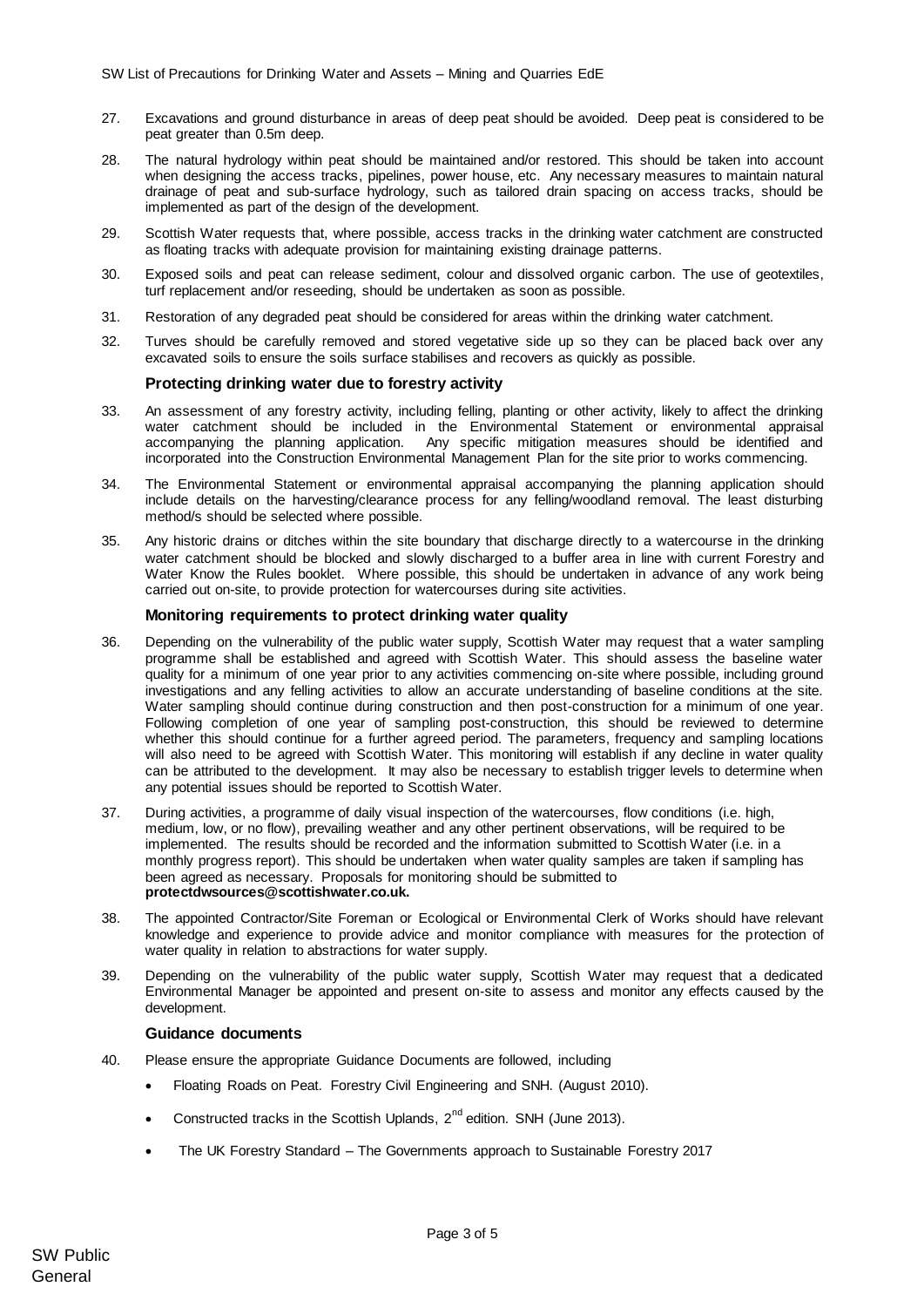- Forestry and Water Scotland (http://www.confor.org.uk/resources/forestry-water-scotland/guidancedocuments/)
- General Binding Rules under the Controlled Activities Regulations (see The Water Environment (Controlled Activities) Scotland Regulations 2011 (as amended) A Practical Guide, Version 8.3 February 2019
- SEPA Pollution Prevention Guidance (visit [http://www.sepa.org.uk/regulations/water/guidance/\)](http://www.sepa.org.uk/regulations/water/guidance/)
- CREW Rural Sustainable Drainage Systems (visit [https://www.crew.ac.uk/sites/www.crew.ac.uk/files/sites/default/files/publication/Rural%20SuDS%20Desi](https://www.crew.ac.uk/sites/www.crew.ac.uk/files/sites/default/files/publication/Rural%20SuDS%20Design%20and%20Build%20Guide%20December%202016.pdf) [gn%20and%20Build%20Guide%20December%202016.pdf\)](https://www.crew.ac.uk/sites/www.crew.ac.uk/files/sites/default/files/publication/Rural%20SuDS%20Design%20and%20Build%20Guide%20December%202016.pdf)

#### **Protecting Scottish Water assets**

- 41. If an activity associated with any third party works is located within the vicinity of an existing Scottish Water asset, it is essential that these assets are protected from damage. To this end, the developer will be required to comply with Scottish Water's current process, guidance, standards and policies in relation to such matters.
- 42. Copies of Scottish Water's relevant record drawings can be obtained from the undernoted Asset Plan Providers. This is distinct from the right to seek access to and inspect apparatus plans at Scottish Waters area offices, for which no charge is applied.

**Site Investigation Services (UK) Ltd** Tel: 0333 123 1223 Email: sw@sisplan.co.uk **[www.sisplan.co.uk](http://www.sisplan.co.uk/)**

**National One-Call** Tel: 0844 800 9957 Email: swplans@national-one-call.co.uk **[www.national-one-call.co.uk/swplans](http://www.national-one-call.co.uk/swplans)**

**Cornerstone Projects Ltd**  Tel: 0151 632 5142 Email: [enquiries@cornerstoneprojects.co.uk](mailto:enquiries@cornerstoneprojects.co.uk) **http://www.cornerstoneprojects.co.uk/index.php/scottishwaterplans**

- 43. It should be noted that the site plans obtained via the Asset Plan providers are indicative and their accuracy cannot be relied upon.
- 44. It is recommended for EIA's, housing and mixed developments that the developer contacts the **Scottish Water [Development](mailto:Development) Enablement Team via the Development Service portal at <https://swastroprodweb.azurewebsites.net/home/default>** for further advice if assets are shown to be located in the vicinity of the proposed development, and where the exact location and the nature of the infrastructure shown could be a key consideration for the proposed development. An appropriate site investigation may be required to confirm the actual position of assets in the ground. Scottish Water will not be liable for any loss, damage or costs caused by relying upon plans or from carrying out any such site investigation.
- 45. Proposals for Forestry, Hydro Projects, Mining/Quarries, Peatland Restoration and Utility Projects should be sent to the HAUC Diversions Team via **[the](mailto:Hauc.diversions@scottishwater.co.uk) Development Services portal at <https://swastroprodweb.azurewebsites.net/home/default>** for further advice if assets are shown to be located in the vicinity of the proposed development, and where the exact location and the nature of the infrastructure shown could be a key consideration for the proposed development. An appropriate site investigation may be required to confirm the actual position of assets in the ground. Prior to any activity commencing, all known Scottish Water assets should be identified, located and marked-out. Please note that Scottish Water records are indicative only and it is your responsibility to accurately locate the position and depth of these pipes on site before preparing and submitting your plans. No intrusive site investigation works (e.g. trial holes) should be undertaken without written permission from Scottish Water.
- 46. Scottish Water requires Risk Assessment Method Statements (RAMS) and Safe Systems of Work (SSoW) to be prepared and submitted in advance to Scottish Water for formal review and acceptance. These documents shall consider and outline in detail how existing Scottish Water assets are to be protected and/or managed for the duration of any construction works and during operation of the development if relevant. These documents must be submitted to Scottish Water for formal prior written acceptance.